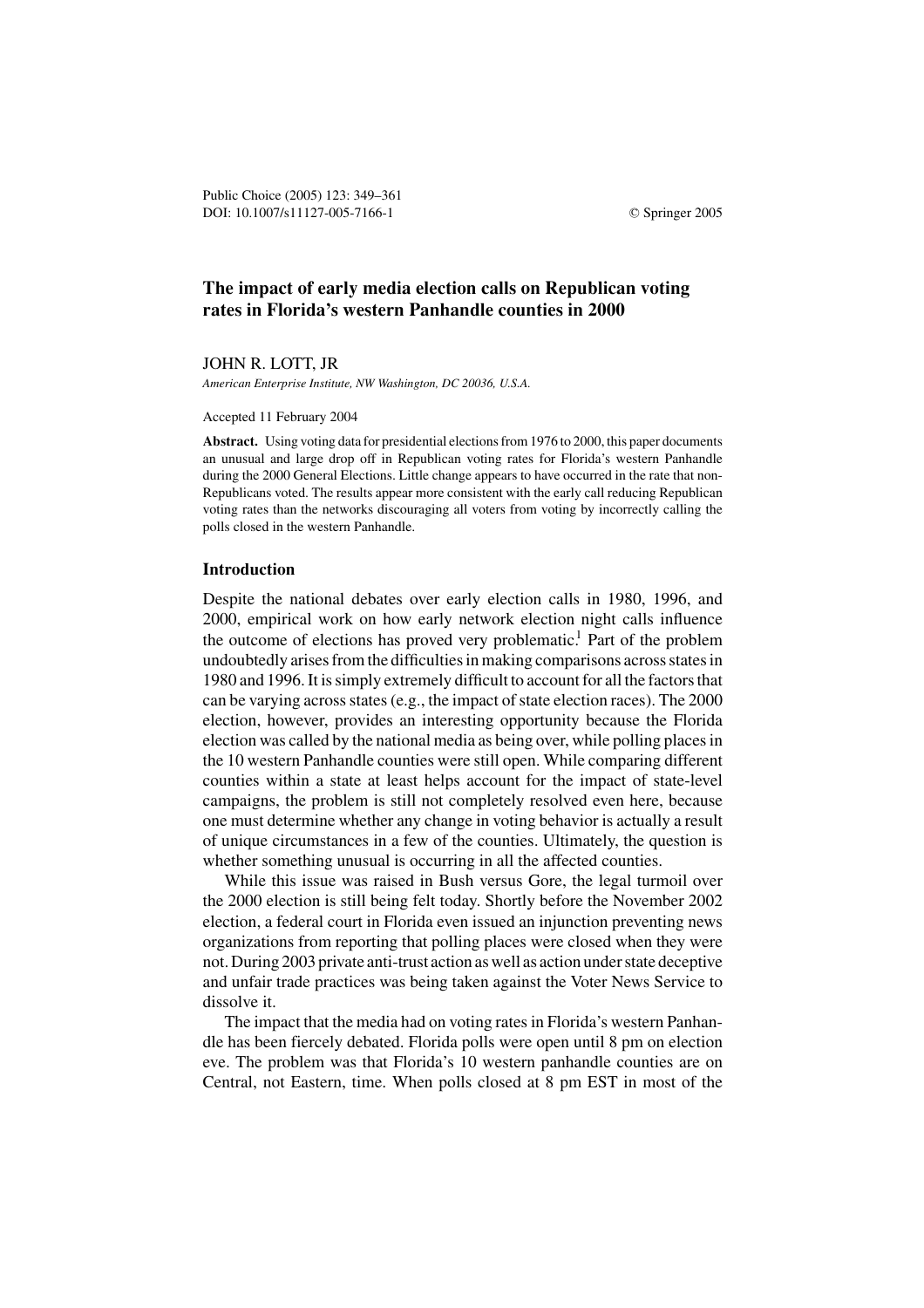state, the western Panhandle polling places were still open for another hour. Yet, at 8 pm Eastern time, all the networks (ABC, CBS, CNN, FOX, MSNBC, and NBC) incorrectly announced many times over the next hour that the polls were closed in the entire state.<sup>2</sup> For example, CBS national news made "18 direct statements in one hour that the polls had closed and another 15 implying the Florida vote was over."<sup>3</sup>

The results of two major races were also in fact called by the networks prior to the polls closing in the western part of the state (Perrin, 2001). The Florida Senate race was called for the Democrats by the networks 58 min before the polls closed and the presidential race was also called for the Democrats 12 min before the polls closed (Mason, Frankoviz, & Jamieson, 2001, p. 16).

Polling conducted after the election confirms that the media had an impact on voter behavior and the perception of Democratic wins discouraged Republican voters. Democratic strategist Bob Beckel concluded Mr. Bush suffered a net loss of up to 8 000 votes in the heavily Republican western Panhandle after Florida was called early for Gore.<sup>4</sup> Another survey of western Panhandle voters conducted by John McLaughlin & Associates, a Republican polling company, immediately after the election estimated that the early election call cost Bush approximately 10,000 votes.<sup>5</sup>

These incorrect premature calls could have had a substantial impact. The economic theory that an early call could reduce the return to voting is very straightforward.<sup>6</sup>Indeed, a simple regression of the total presidential vote in each county on a dummy for the affected Panhandle counties in 2000 as well as year and county fixed effects implies a significant 4% drop in turn out. Anecdotal evidence indicates that the usually heavy voting that takes place during the last hour polls are open fell dramatically during the November 2000 election. Quotes from many clerks for elections and poll workers in the western Panhandle consistently make these points. Here are just a few of the quotes (Perrin, 2001):

Poll Worker, Bay County, Precinct No. 23: "I have been a poll worker since the 1970's. Voting was steady all day until 6:00 pm. Between 6:00 and 7:00 pm it was very different from past elections. It was very empty. The poll workers thought it was odd. It was like 'the lights went out.' We joked with the deputy on duty because there was no one in line for the deputy to be placed behind, when the polls closed."

Clerk for Elections, Okaloosa County, Precinct No. 37: "We had over 1300 people turn out with an average of about 100 voters per hour until the last hour. When the doors were open, there were quite a number of people waiting in line to vote. There was a heavy flow throughout the day, with a noted increase during the noon hour and again between 4:30 and 6:00 pm. Soon after 6:00, I noticed that the volume dropped to almost zero. In past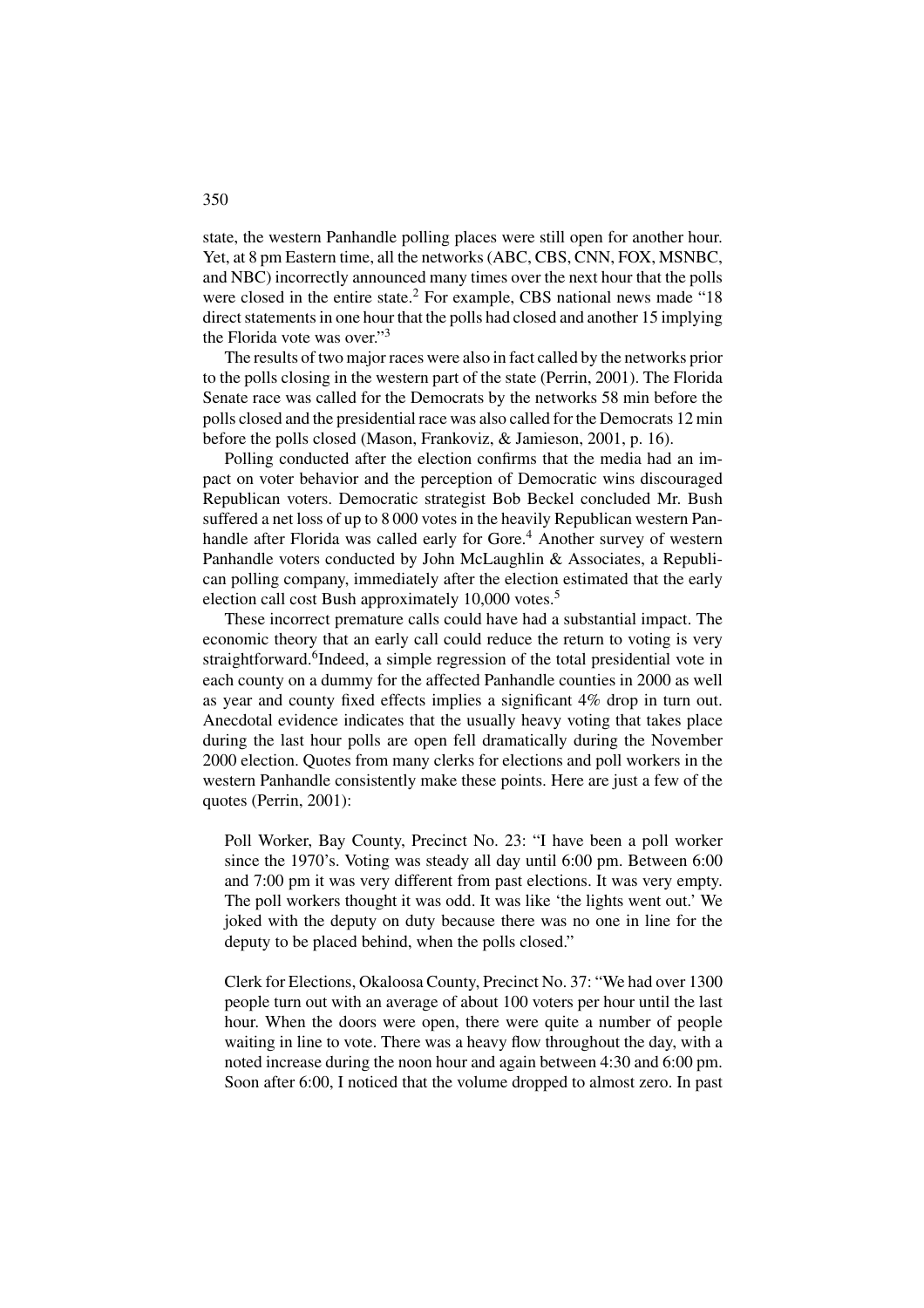elections, there was usually a rush of people coming from work, trying to get to vote before the polls closed."

Clerk of Elections, Okaloosa County, Precinct No. 34: "As the Clerk, my duties included working the books, instructing people to vote, and handling the ballots, and making sure that things go smoothly and courteously. When the doors were open, there were about 50–60 people waiting in line to vote. During the rest of day, there was a constant flow of voters. We were expecting a rush after Hurlburt Field let out about 4:30. I began to get may workers to take their dinner breaks before 6:00 anticipating people coming before the polls closed. Between 6:15 and 6:20, I looked around and asked, 'Where is everybody?' My poll workers were just as perplexed as I was. I don't think we had more than five people from 6:15 until we closed at 7:00. We had averaged 80 voters per hour until the last hour."

Deputy for Elections, Santa Rosa County, Precinct No. 34: "On Tuesday, November 7, 2000, I was on duty and worked at the precinct from 6:00 am until 8:00 pm. We have the second largest precinct in the county with 4,678 voters. I kept track of the numbers of voters per hour. There were many voters waiting to vote in the first hour and then there was a steady flow all day. By the last hour, there was a dramatic decline in voters. It is the deputy's job to stand behind the last voter in line at 7:00 pm. Eight years ago in the presidential election, there were so many people in line that the last voter did not vote until nearly 10:30 pm. When I went outside at the end of the day to tell people to hurry along, there was no one in the parking lot."

The western Panhandle counties are extremely heavily Republican and Bush obtained about two-thirds of the vote there. An early call that the polls were closed in the entire state when this extremely heavily Republican portion of the state still had an hour to vote could have made the Presidential election a cliff hanger, when it never should have been close. When combined with the network calls for Michigan and Pennsylvania, the Florida call may have influenced elections across the western half of the country where voting was still taking place, because it appeared as if Gore had won the presidential election. Yet, anecdotal evidence is hardly convincing. Surely those who made the above quotes may not be completely disinterested parties and undoubtedly people know why they are being asked to provide these statements. Polls of voters after the fact are also suspect for similar reasons. This paper provides the first systematic evidence of the impact that early election calls have on voter rates. Two types of evidence are provided: (i) pooled time-series, crosssectional data on voting rates for Florida counties in presidential elections from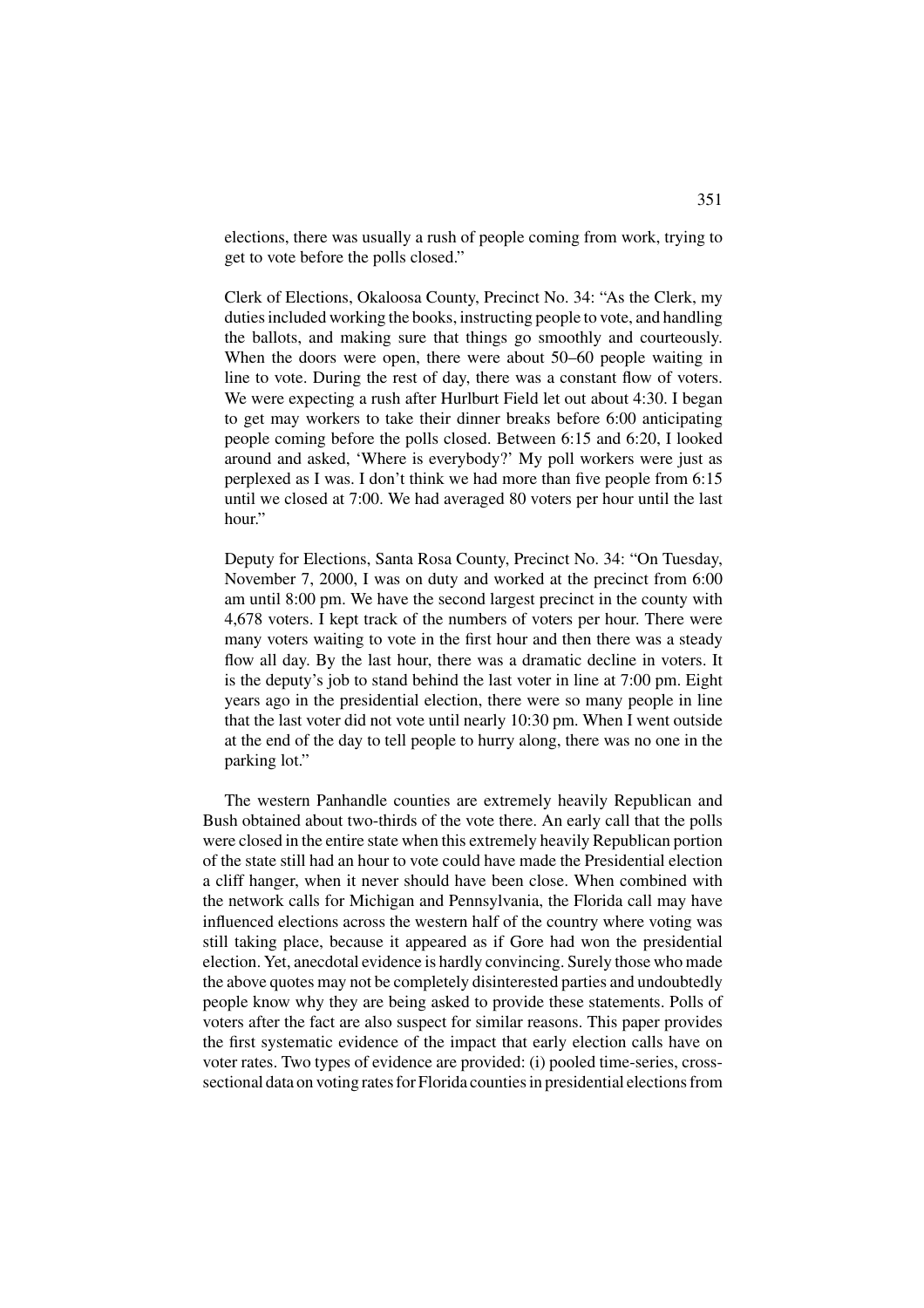1976 to 2000 and (ii) data collected by the Florida Secretary of State's Office on voting turnout rates during the during the November 7, 2000 election.

# **The Evidence**

As mentioned earlier, a general drop off in voter turnout in a predominantly Republican district causes more of a drop off in absolute terms for Republicans. Telling voters either that the polls are closed when they are not or that the election has already been called for one of the candidates will discourage voters from voting. It is difficult to think of any reason whatsoever why this would increase turnout.<sup>7</sup>

However, there might also be a relative drop off in the rate at which Republicans voted relative to Democrats. The calls that the Democratic Senate candidate and A1 Gore were going to win could have discouraged both Republicans and Democrats from voting, though anecdotal evidence from the 1980 election suggests that those voting for the losing candidates might have been more easily discouraged.<sup>8</sup> This paper attempts to provide the first systematic evidence that this differential effect exists.

The first evidence uses county level data for the seven Presidential elections from 1976 to 2000 (see data appendix). The rate at which Republicans voted is measured as the natural log of the number of Republican voters divided by the number of registered Republican voters. To account for the premature call that the polls were closed and that Gore had carried Florida, a dummy variable is set to one for the western Panhandle counties in 2000, zero for other counties or for other years.

Besides county and year fixed effects, other control variables were also included. The simplest variable to pick up differences in county turnout over time is the rate at which non-Republicans are voting [In (number of non-Republican voters/number of registered non-Republican voters)]. Factors that cause non-Republicans to change the rate at which they vote (e.g., the closeness of elections) may also alter the rate at which Republicans vote. To measure trends in Republican turnout several different lagged values of Republican voting rates are included. Finally, besides county and year fixed effects, the factors that I accounted for are the percent of the adult population that are female, black, between different ages (20–29, 30–39, 40–49, 50–64, and 65 and over), per capita personal income, and population density. The results are reported with and without this last set of factors because while they may independently affect the rate at which Republicans voted, they may also impact the rate that Republicans voted through the rate that non-Republicans voted. (The descriptive information on these variables is reported in Table 1.)

The results reported in Table 2 clearly show an unusual drop-off in Republican turnout in Florida's 10 western Panhandle counties in 2000. This drop occurs not only relative to the rate experienced by those very same counties

# 352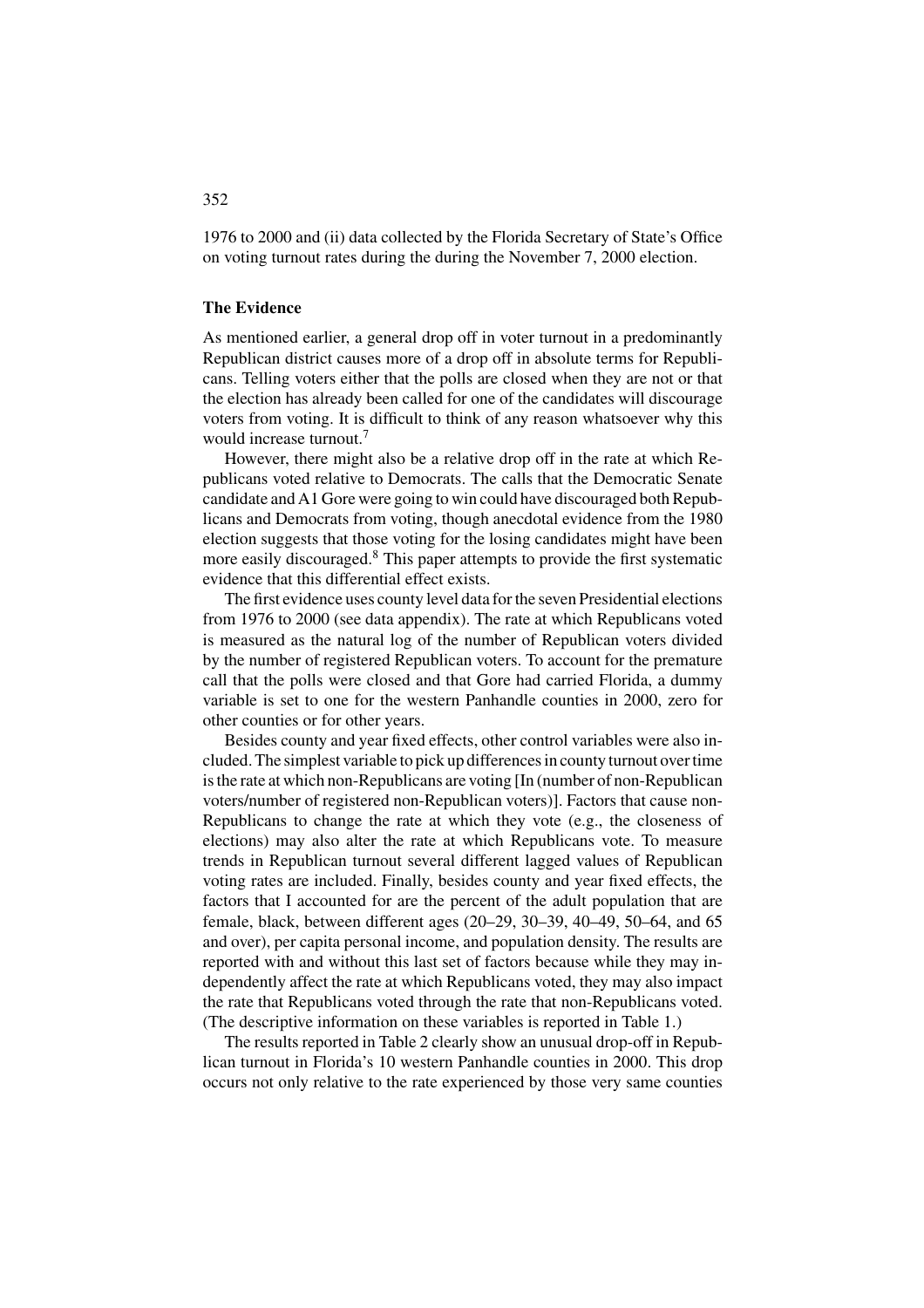*Table 1.* Descriptive information on variables

| Variable                                                                                       |     | <b>Observations Mean</b> | Standard deviation |  |
|------------------------------------------------------------------------------------------------|-----|--------------------------|--------------------|--|
| In(number of Republican voters/<br>number of registered Republican<br>voters)                  | 469 | 0.7307484                | 1.023281           |  |
| In(numbter of non-Republican<br>voters/number of registered<br>non-Republican voters)          | 469 | $-0.8077057$             | 0.4163269          |  |
| Percent of the adult population that<br>are black                                              | 469 | 0.1067293                | 0.0698373          |  |
| Percent of the adult population that<br>are female                                             | 469 | 0.3572636                | 0.0426688          |  |
| Percent of the population that are<br>adults between 20 and 29                                 | 469 | 0.1166657                | 0.0811262          |  |
| Percent of the population that are<br>adults between 30 and 39                                 | 469 | 0.1389386                | 0.0234068          |  |
| Percent of the population that are<br>adults between 40 and 49                                 | 469 | 0.1642983                | 0.1461918          |  |
| Percent of the population that are<br>adults between 50 and 64                                 | 469 | 0.1549162                | 0.0273246          |  |
| Percent of the population that are<br>adults over age 64                                       | 469 | 0.1406158                | 0.0945202          |  |
| One year lag of In(number of<br>republican voters/number of<br>registered Republican voters)   | 402 | 0.8132903                | 1.05572            |  |
| Two year lag of In(number of<br>Republican voters/number of<br>registered Republican voters)   | 335 | 0.96601                  | 1.04868            |  |
| Three year lag of In(number of<br>Republican voters/number of<br>registered Republican voters) | 268 | 1.116967                 | 1.036148           |  |
| Population density per square mile                                                             | 469 | 1277.037                 | 4282.774           |  |
| Real per capita personal income in<br>1982-1983 dollars                                        | 469 | 11257.54                 | 3577.214           |  |

in the six previous Presidential elections, but also relative to the other 57 counties in Florida, counties which were on EST and thus not affected by the early election call. The simplest specification in column 1, which has just the dummy variable for the early media call and fixed county and year effects indicates an incredibly large 31% drop in Republican voting rates for those 10 counties in 2000. Even including measures in column 2 of the rate at which non-Republicans turn out and the other demographic, population, and income control variables leaves the result virtually unchanged. The estimates in the second column indicate that there is a 95% probability that the relative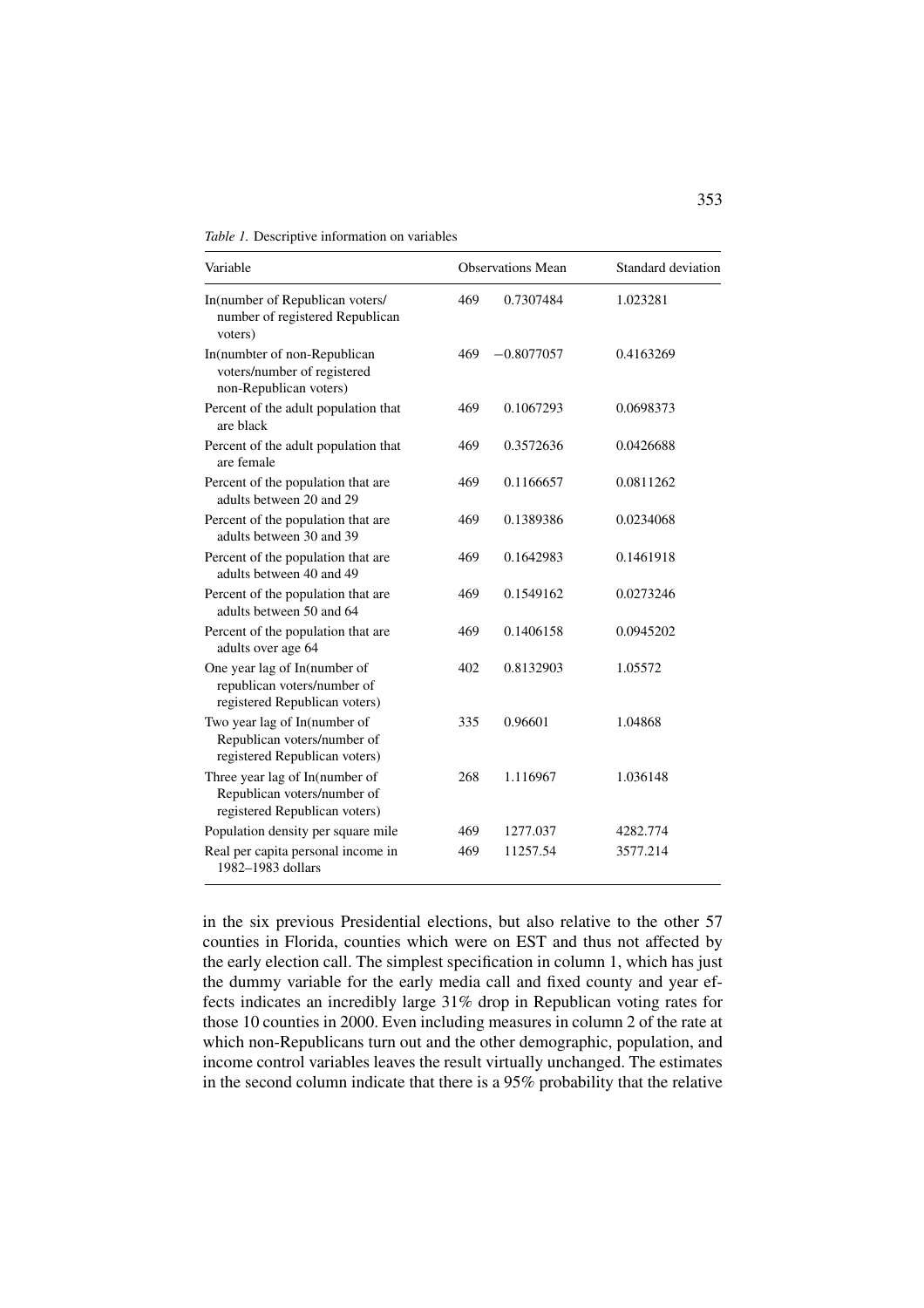*Table 2. Explaining the rate at which Republicans voted relative to non-Republicans in Florida counties in presidential elections from 1976 to 2000* (ordinary least square estimates. Robust standard errors are reported. Fixed county and year effects not reported)

|                                                                                                       |                          |          | In(number of republican voters/number of registered Republican voters) | Endogenous variable  |                       |                      |
|-------------------------------------------------------------------------------------------------------|--------------------------|----------|------------------------------------------------------------------------|----------------------|-----------------------|----------------------|
| Exogenous variables                                                                                   | (1)                      | (2)      | (3)                                                                    | (4)                  | (5)                   | (6)                  |
| Dummy variable for western                                                                            | $-.2901$                 | $-.2961$ | $-.2911$                                                               | $-.208$              | $-.236$               | $-.166$              |
| Panhandle counties in 2000                                                                            | (2.24)                   | (3.72)   | (3.13)                                                                 | (2.36)               | (2.52)                | (2.33)               |
| In(number of non-Republican                                                                           |                          | .5270    | .3936                                                                  | .3961                | .454                  | .540                 |
| voters/number of registered<br>non-Republican voters)                                                 |                          | (6.09)   | (5.07)                                                                 | (4.55)               | (4.09)                | (4.26)               |
| One election lag of In(number<br>of Republican voters/number<br>of registered Republican<br>voters)   |                          |          |                                                                        | .223<br>(2.60)       | .153<br>(1.30)        | .126<br>(2.03)       |
| Two election lag of ln(number<br>of Republican voters/number<br>of registered Republican<br>voters)   |                          |          |                                                                        |                      | $-.0357$<br>(0.48)    | $-.004$<br>(.06)     |
| Three election lag of<br>In(number of Republican<br>voters/number of registered<br>Republican voters) |                          |          |                                                                        |                      |                       | .050<br>(1.04)       |
| Population density per square<br>mile                                                                 |                          |          | $-3.14e-6$<br>(0.45)                                                   | $-1.15e-6$<br>(0.19) | 1.13e-7<br>(0.002)    | 7.88e-7<br>(0.16)    |
| Real per capita personal<br>income                                                                    |                          |          | $-1.73e-5$<br>(1.23)                                                   | $-1.89e-5$<br>(1.37) | $-1.17e-5$<br>(0.731) | $-1.69e-5$<br>(0.92) |
| Percent of the adult population<br>that are black                                                     |                          |          | $-2.04$<br>(1.56)                                                      | $-3.32$<br>(2.28)    | $-8.614$<br>(4.27)    | $-8.81$<br>(5.50)    |
| Percent of the adult population<br>that are female                                                    | $\overline{\phantom{0}}$ |          | $-1.93$<br>(3.93)                                                      | $-1.22$<br>(2.81)    | $-1.27$<br>(2.70)     | $-.617$<br>(1.745)   |
| Percent of the population that<br>are adults between 20 to 29                                         | $\overline{a}$           |          | $-1.81$<br>(1.13)                                                      | $-.923$<br>(0.45)    | $-.093$<br>(0.03)     | $-2.28$<br>(1.57)    |
| Percent of the population that<br>are adults between 30 to 39                                         | $\overline{ }$           |          | .629<br>(0.23)                                                         | 1.449<br>(0.52)      | $-0.52$<br>(0.02)     | 2.545<br>(1.11)      |
| Percent of the population that<br>are adults between 40 to 49                                         |                          |          | $-.641$<br>(0.52)                                                      | $-.001$<br>(0.00)    | .788<br>(0.43)        | $-.672$<br>(0.64)    |
| Percent of the population that<br>are adults between 50 to 64                                         | $\overline{\phantom{0}}$ |          | $-5.30$<br>(2.80)                                                      | $-3.811$<br>(3.69)   | $-4.58$<br>(3.97)     | $-3.34$<br>(3.23)    |
| Percent of the population that<br>are adults over age 64                                              |                          |          | $-.174$<br>(0.15)                                                      | .575<br>(0.55)       | 1.020<br>(0.92)       | .620<br>(0.68)       |
| $F$ -Statistic                                                                                        | 137.52                   | 154.42   | 91.48                                                                  | 96.60                | 82.85                 | 55.03                |
| Adj $R^2$                                                                                             | .8919                    | .9225    | .9349                                                                  | .9316                | .9336                 | .9472                |
| Numbers of observations                                                                               | 469                      | 469      | 469                                                                    | 402                  | 335                   | 268                  |

decline in Republican voting rates was at least equal to the 4.4% found in the McLaughlin & Associates survey.

Yet, looking at the data reveals that there is a downward trend over time in the rate at which Republicans are voting in the western Panhandle. Even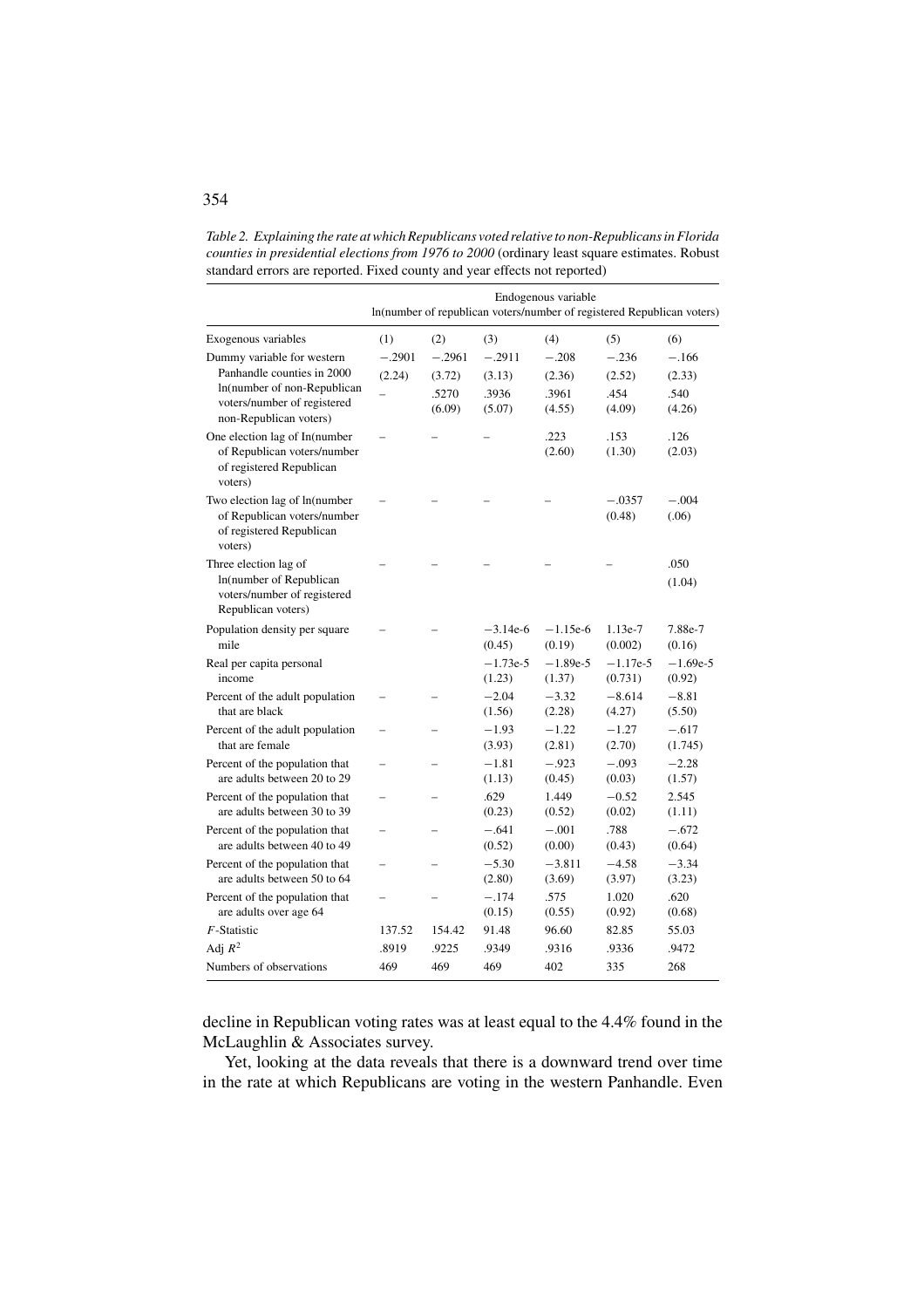as the share of Republican votes in the western Panhandle has been rising, the intensity with which Republicans turn out to vote has been abating. The lagged Republican voting rates in columns 3–5 account for this trend and imply a much smaller drop in Republican turnout. Depending upon number of lags used, the drop of in the Republican voting rate is between 15 and 23% and is statistically significant at least at the 8% level for a twotailed *t*-test. The third column indicates that there is at least an 89% probability that the decline in Republican voting rates was at least equal to the 4.4 drop relative to Democrats that was claimed by McLaughlin & Associates. The fourth and fifth columns imply that this probability is respectively 91 and 79%.

Table 2 also makes another point clear. The estimated drop in Republican voting rates essentially remains unchanged whether or not the non-Republican voting rate variable is included. Indeed this is true even when the non-Republican voting rate is excluded from specifications three through five. What this implies is that the non-Republican voting rate did not decline during the 2000 general election in the western Panhandle. This is further confirmed when the regressions shown in Table 2 were reestimated to explain the non-Republican voting rate. This result seems much more consistent with the media deterring Republican voters by prematurely calling the races for the Democrats in the Senate and Presidential races than it supports the notion that telling the voters that the polls were closed generally discouraged voters in the western Panhandle.

There is the issue of whether this drop off in Republican voting is actually a result of unique circumstances in a few of the counties. Any impact of the media should have affected all the counties, while unusual county level races would have affect only a portion of the counties. Fortunately, this is easily examined. Table 3 breaks down the results for all the regressions shown Table 2 for the western Panhandle counties for 2000 dummy by individual county. Obviously, each one of these dummy variables is now only equal to one for only one observation and thus, it will be difficult to obtain statistically significant results, but the results are remarkably consistent. Fifty-one out of the 60 county coefficients imply that the voting rates for Republicans fell in the 2000 Presidential election, and 37 of those 51 coefficients are statistically significant at least at the 10% level for a two-tailed *t*-test. Only two coefficients for Escambia county are both positive and statistically significant. Assuming a 50% probability that the Republican voting rate in any individual county will fall, there is a 2% probability that nine of the ten counties in any regression should show a decline in Republican voting rates.

Escambia is the one western Panhandle county that consistently implies across all the specifications that the voting rate of Republicans actually rose in 2000. A Nexis search does not indicate why this is the case. Five-and-ahalf of the western Panhandle counties are in the first Congressional district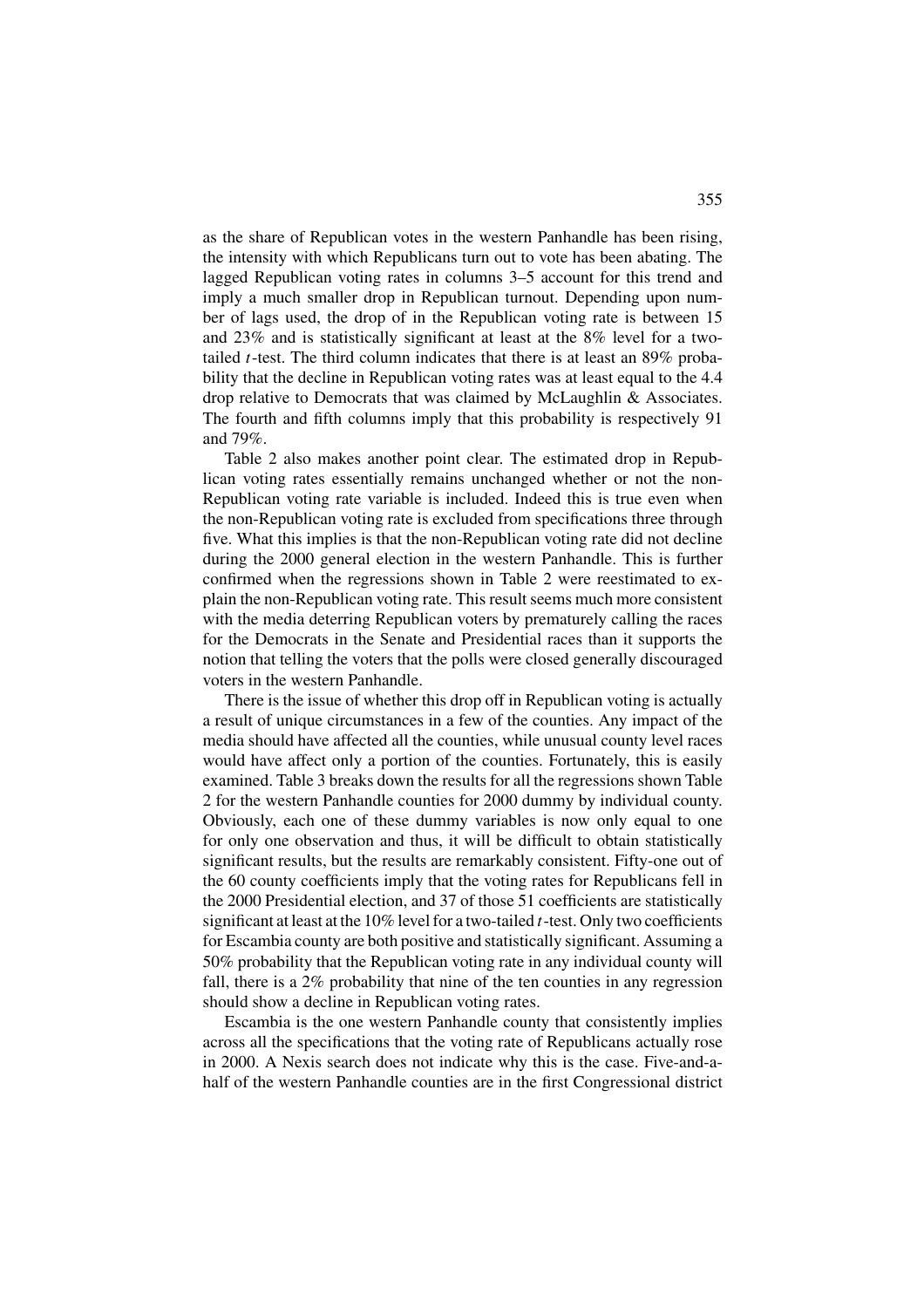| --------<br>.<br>.<br>j<br>こうしょう ちゅう<br>si sin<br>i<br>Substitute a<br>$\sum_{i=1}^{n}$<br>i<br>וים ביים א<br>i<br>C<br>crimation Documen |
|-------------------------------------------------------------------------------------------------------------------------------------------|
|                                                                                                                                           |

|                                |                                      |                                    | Endogenous variable                |                                                                        |                                      |                                      |
|--------------------------------|--------------------------------------|------------------------------------|------------------------------------|------------------------------------------------------------------------|--------------------------------------|--------------------------------------|
|                                |                                      |                                    |                                    | In(number of Republican voters/number of registered Republican voters) |                                      |                                      |
| effects for<br>County          | Specification<br>corresponds         | Specification<br>corresponds       | Specification<br>corresponds       | Specification<br>corresponds                                           | Specification<br>corresponds         | Specification<br>corresponds         |
| the 10 counties<br>affected by | to specification<br>$(1)$ in Table 2 | to specification<br>(2) in Table 2 | to specification<br>(3) in Table 2 | to specification<br>(4) in Table 2                                     | to specification<br>$(5)$ in Table 2 | to Specification<br>$(6)$ in Table 2 |
| the media call                 |                                      |                                    | ධ                                  |                                                                        | $\widehat{c}$                        | $\widehat{\circ}$                    |
| Bay                            | $-089$ $(1.67)^a$                    | $-077(1.66)^a$                     | $.260(2.43)^a$                     | $-0.209$ $(2.53)^a$                                                    | $.275(3.29)^a$                       | $-.193(2.66)a$                       |
| Calhoun                        | $449(2.61)^a$                        | .446(2.57) <sup>a</sup>            | $-.547(2.91)a$                     | $-.441(2.30)a$                                                         | $(2.19)^a$                           | $-.343(1.48)$                        |
| Escambia                       | .061(0.51)                           | .018(0.15)                         | .195(1.42)                         | $.326 (2.35)^{a}$                                                      | $.330(1.96)^{a}$                     | .221(1.21)                           |
| Gulf                           | $-68(4.42)^a$                        | $.636(4.12)^a$                     | $.616(3.13)^{a}$                   | $-.353(1.66)a$                                                         | $-124(0.52)$                         | .102(0.60)                           |
| Holmes                         | $-.647(5.13)a$                       | $-498$ (3.64) <sup>a</sup>         | $.448(3.20)^a$                     | $-.301(1.90)a$                                                         | $-.411(2.41)a$                       | $-.323(1.92)^{a}$                    |
| Jackson                        | $-.329(4.05)a$                       | $-0.229(4.48)^a$                   | $-.232(2.52)a$                     | $-.148(2.01)a$                                                         | $-127(1.70)^a$                       | $-0.051(0.85)$                       |
| Okaloosa                       | .06(1.02)                            | $(1.17)$ 60.                       | (0.05)                             | $-0447(0.47)$                                                          | $-116(1.11)$                         | $-101(0.89)$                         |
| Santa Rosa                     | $-.112(1.13)$                        | 433 (3.75)                         | .406 (2.79)                        | $-.386(3.24)$                                                          | $-431(2.76)$                         | $-.331(2.72)^{a}$                    |
| Walton                         | $-.315(3.91)a$                       | $.292(3.47)^a$                     | $-575(4.44)^a$                     | $-.447(3.78)a$                                                         | $469(3.35)^a$                        | $-.227(2.23)^a$                      |
| Washington                     | .448 $(5.64)^a$                      | $.342(4.29)^a$                     | $.412(2.98)^a$                     | $-.308(2.12)a$                                                         | $-242(1.49)$                         | $-224(1.50)$                         |
| F-Statistic                    | 258.40                               | 422.13                             | 195.74                             | 162.99                                                                 | 140.35                               | 55.85                                |
| $\text{Adj}\,\mathbf{R}^2$     | 8909                                 | 9069                               | 9204                               | 9309                                                                   | 9328                                 | 9461                                 |
| Numbers of                     | 469                                  | 469                                | 469                                | 402                                                                    | 335                                  | 268                                  |
| observations                   |                                      |                                    |                                    |                                                                        |                                      |                                      |

a*t*-test statistically significant at least at the 10% level.

 $^{\rm a}t$  -test statistically significant at least at the 10% level.

356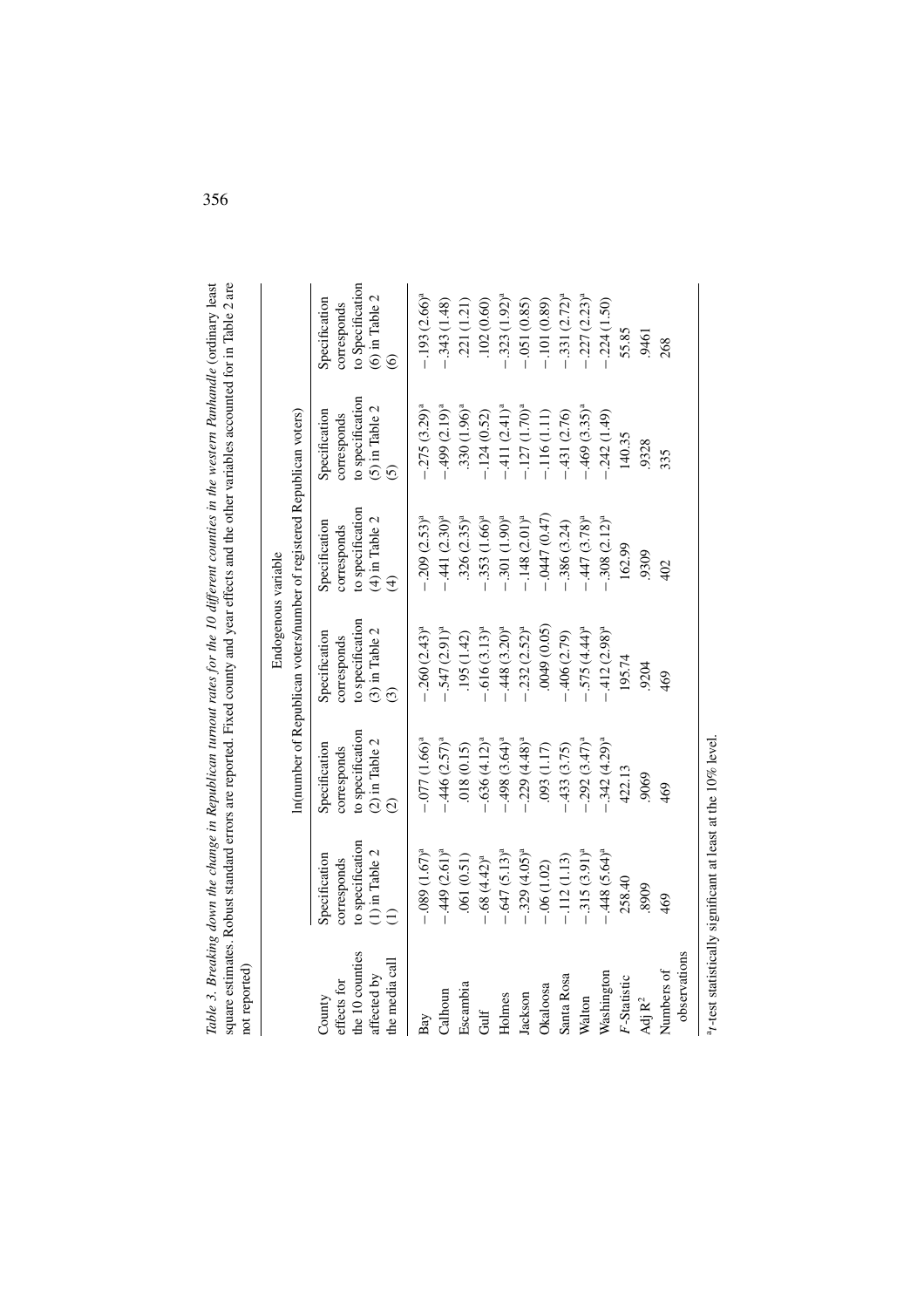|                                                                | Endogenous variable<br>In(number of Republican voters/number<br>of registered Republican voters) |                       |  |
|----------------------------------------------------------------|--------------------------------------------------------------------------------------------------|-----------------------|--|
| Exogenous variables                                            | (1)                                                                                              | (2)                   |  |
| Dummy variable for western                                     | $-.031$                                                                                          | $-.045$               |  |
| Panhandle counties in 2000                                     | (0.910)                                                                                          | (1.099)               |  |
| Voting turnout rate in county by                               | $-.0081$                                                                                         | $-.0098$              |  |
| late morning                                                   | (0.845)                                                                                          | (0.907)               |  |
| In(number of non-Republican                                    | .265                                                                                             | .283                  |  |
| voters/number of registered<br>non-Republican voters           | (3.783)                                                                                          | (3.853)               |  |
| One year lag of ln(number of                                   | .370                                                                                             | .384                  |  |
| Republican voters/number of<br>registered Republican voters)   | (4.388)                                                                                          | (4.315)               |  |
| Two year lag of ln(number of                                   | .120                                                                                             | .1044                 |  |
| Republican voters/number of<br>registered Republican voters)   | (1.099)                                                                                          | (0.896)               |  |
| Three year lag of ln(number of                                 | .374                                                                                             | .386                  |  |
| Republican voters/number of<br>registered Republican voters)   | (5.027)                                                                                          | (4.895)               |  |
| Population density per square mile                             | $-4.65e-6$<br>(1.579)                                                                            | $-5.44e-6$<br>(1.805) |  |
| Percent of the adult population                                | $-1.049$                                                                                         | $-1.006$              |  |
| that are black                                                 | (4.893)                                                                                          | (4.569)               |  |
| Percent of the adult population                                | .265                                                                                             | .179                  |  |
| that are female                                                | (0.978)                                                                                          | (0.640)               |  |
| Real per capita personal income                                | $-4.45e-6$                                                                                       | $-6.69e-6$            |  |
|                                                                | (0.864)                                                                                          | (1.247)               |  |
| Percent of the population that are<br>adults between 20 and 29 |                                                                                                  |                       |  |
| Percent of the population that are<br>adults between 30 and 39 |                                                                                                  |                       |  |
| Percent of the population that are<br>adults between 40 and 49 | .174<br>(1.773)                                                                                  |                       |  |
| Percent of the population that are<br>adults between 50 and 64 | $-1.68$<br>(2.231)                                                                               |                       |  |
| Percent of the population that are<br>adults over age 64       |                                                                                                  |                       |  |
| $F$ -statistic                                                 | 161.74                                                                                           | 173.52                |  |
| Adj $R^2$                                                      | .9725                                                                                            | .9688                 |  |
| Numbers of observations                                        | 51                                                                                               | 51                    |  |
|                                                                |                                                                                                  |                       |  |

*Table 4. Cross-county evidence examining voting over the whole day compared to voting rates by late morning* (ordinary least square estimates. Robust standard errors are reported)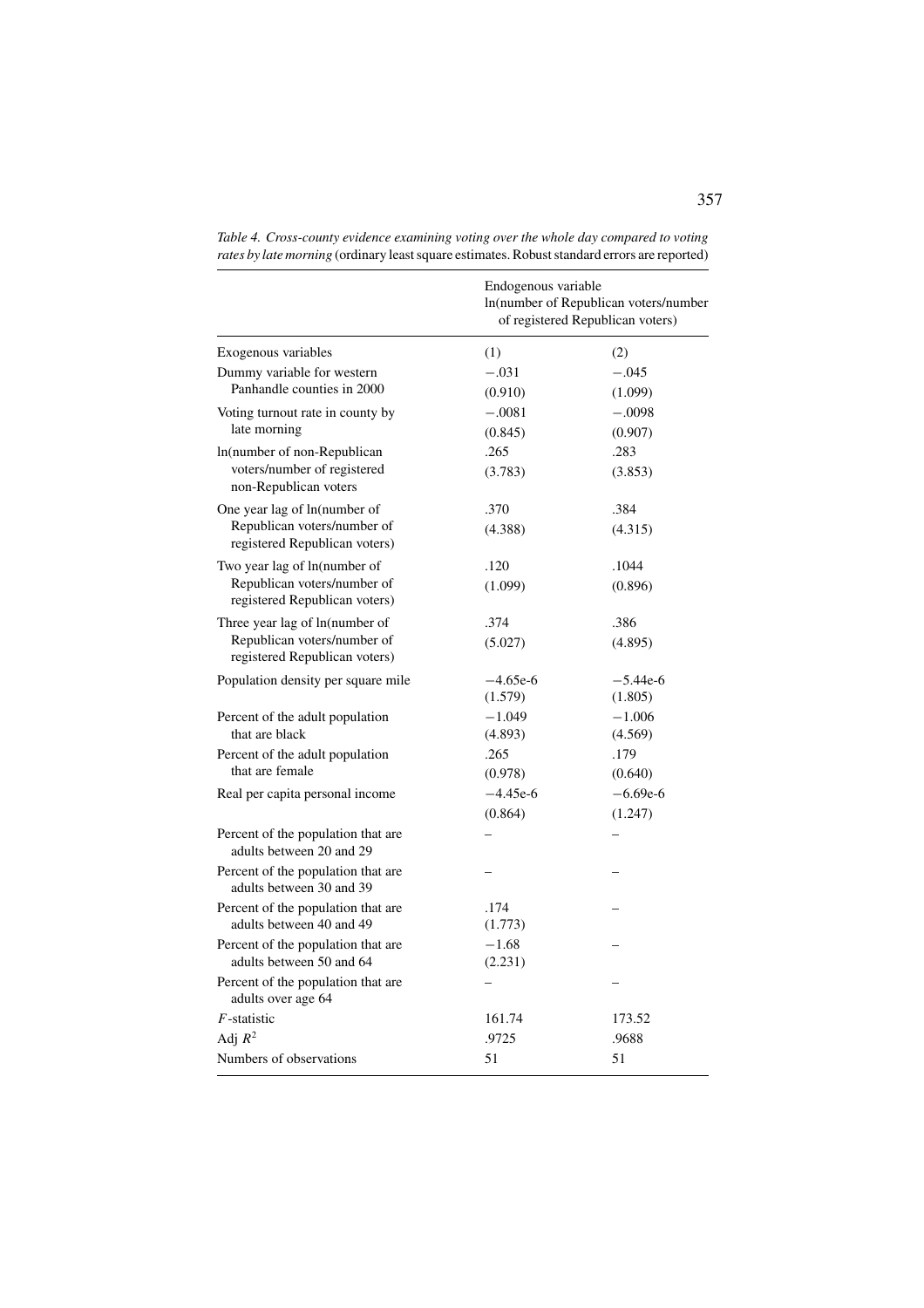and four-and-a-half are in the second. Why only one of the five counties in the first Congressional district show an increase is not clear. The one unique feature about that is mentioned in the press coverage is the very high rate that retired military officers were moving to Escambia during the late 1990s. Possibly these retired military officers not only vote Republican but also vote at relatively high rates.

An additional test was also done. The Florida Secretary of State's office collects information on election morning turnout rates, where turnout is rated as either 'light', 'medium', 'steady', 'heavy' or something greater than heavy. The data allow a test for whether there was a relative drop during the day in voting for 7 of the 10 western Panhandle counties for which the Secretary of State received reports. For the 2000 Presidential election, the morning turnout in these seven western Panhandle counties was actually 12% higher than the 44 counties in the rest of the state that also reported this information. Ideally, it would be preferred to have a better measure of turnout and this noise undoubtedly biases any results toward zero, but we assign values of 1–6 for these six different levels. It would also be valuable to have this information across multiple years, but it was only available for 2000 and for only 51 of the 57 counties. This last point is important because the western Panhandle counties may have a different pattern of voting over the day than the other counties in the state. For example, it is possible that relatively more of voters in the western Panhandle vote during the morning. The only way to account for that would have been to have information on voting patterns during the morning across different years. Unfortunately, because of these deficiencies and the fact that this data are purely cross-sectional means that this test can only be viewed as suggestive.

The same control variables as used before are employed here, though the past rates of Republican voting rates are included in both specifications because with this cross-sectional data, it is no longer possible to include county level dummy variables. Despite accounting for the level of morning turnout, the regressions reported in Table 3 show that the seven western Panhandle counties where the data were available had a 3 or 4.5% smaller growth in Republican turnout relative to counties in the rest of the state. However, the results using this much smaller sample are only suggestive, since they are not significant at normally accepted levels. The impact is only significant at the 17% level for a one-tailed *t*-test. This suggests that the preponderance of the evidence supports the conclusion that there was an unusual drop in Republican votes during the last part of the day, but additional work should be done to see if this last sample can be expanded back to earlier elections.<sup>9</sup>

# **Conclusion**

Something unusual happened to Republican voting rates in Florida's western Panhandle in the 2000 general election. To put these results in perspective,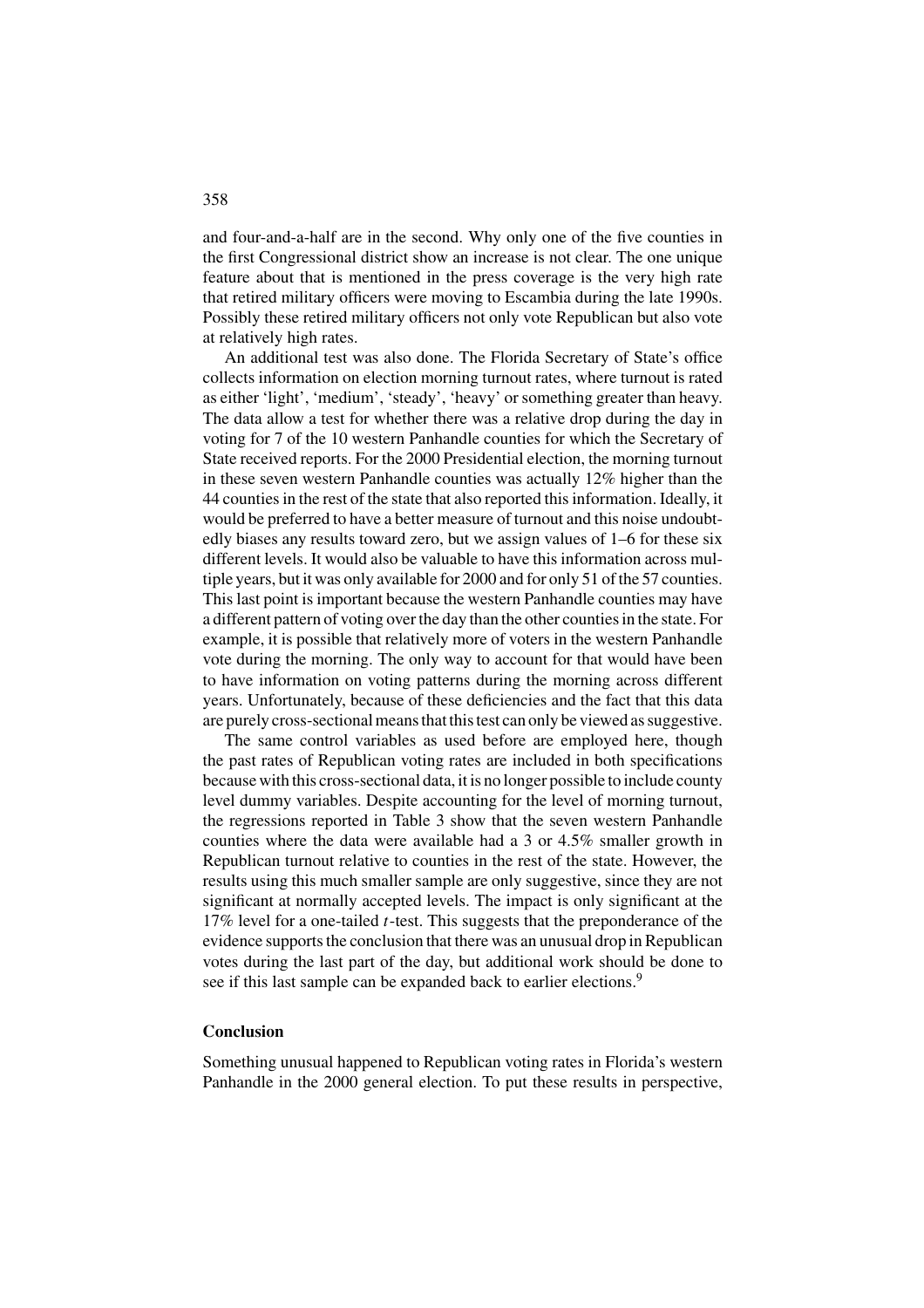each one percent drop in Republican turnout relative to the non-Republicans in the western Panhandle represents about 2 500 votes—a drop of about 7 votes per precinct. The drop of at least 15% implied by the pooled cross-sectional time-series data suggests that there were 37 500 fewer votes for Bush, 105 fewer votes per precinct. If anything, these results seem too large particularly if the effect of the media coverage was only to discourage Republican voters, even though voters vote at disproportionately high rates during the last hour that polls are open. But clearly something unusual occurred in the 2000 Presidential election. Even the purely cross-sectional estimates imply that Bush received as many as 7 500 to 10 000 fewer votes than he would normally have expected later in the day.

To put the size of these results in perspective, USA Today and the Miami Herald indicated that their recounts of the Florida ballots would have produced anything from a Bush win of 1 665 votes, if the Florida Supreme Court's ruling had been followed to an 885 vote Bush Victory if the Palm Beach standard had been used to a three-vote Gore win if only fully punched ballots without hanging chads been counted (Cauchon, 2001). Other vote recounting by USA Today and the Miami Herald indicates that Gore may have lost 15,000 votes as a result of West Palm Beach County voters voting for multiple Presidential candidates (Cauchon & Drinkard, 2001).

While the Beckel and John McLaughlin & Associates surveys have the distinct advantage over the regressions presented here of asking voters whether they heard the early call and whether it altered their behavior, it also has the disadvantage of relying on people accurately relating what happened. An example of this problem arises in surveys of voters after elections where a much larger percent of voters frequently claim to have voted for the winner than is possible. Fortunately, both the McLaughlin survey as well as my own work provides consistent estimates.

# **Acknowledgements**

I would like to thank Gertrud Fremling, Steve Bronars, and Larry Kenny for helpful comments. Maxim Lott also provided very valuable research assistance.

#### **Notes**

- 1. There are several studies that were done on the 1980 election, though two of the studies (Jackson, 1983; Carpini, 1984) are purely cross-sectional based on either turnout or survey data with few controls and a third study (Epstein & Strom, 1981) simply compares the change in turnout rates for western states compared to other states. See also Mason, Frankovic, and Jamieson (2001) for a discussion of the lack of research on this topic.
- 2. Tony Snow See also Mason, Frankovic, and Jamieson (2001, p. 44).
- 3. Ibid.
- 4. CNN Inside Politics, CNN, Tuesday, May 15, 2001.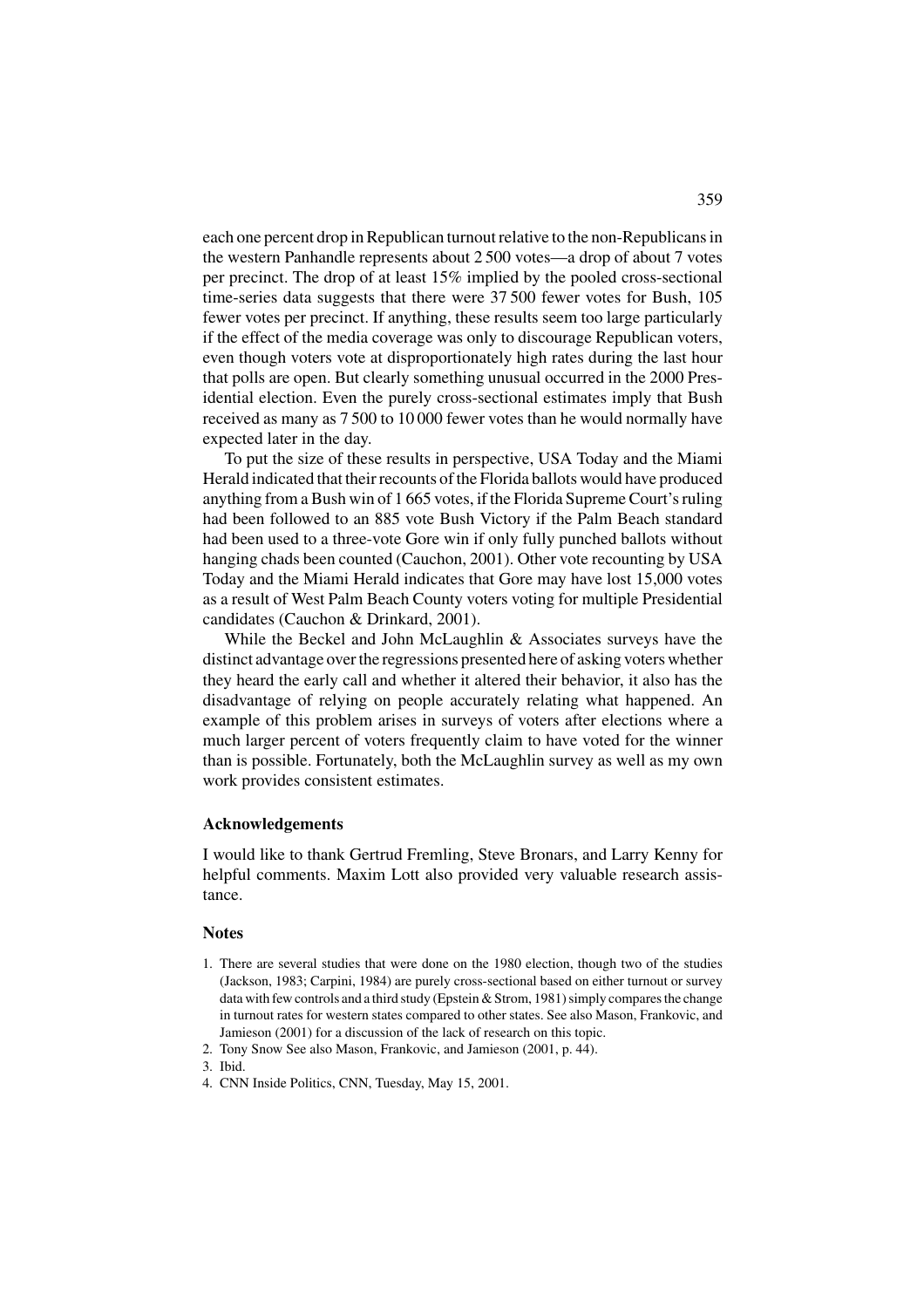- 5. Bill Sammon, 'Networks' early call kept many from polls, Florida section affected by TV,' Washington Times, Monday, May 7, 2001, p. A1. McLaughlin & Associates is a Republican polling organization, so its estimates are possibly suspect. See also Sammon (2001).
- 6. For some papers on the economics of deciding whether to vote see Crain, Shughart, and Tollison (1988) and Tollison (1973).
- 7. Even if some people knew that the early call was erroneous and that other voters were being falsely led not to vote, it seems doubtful that many of these informed people could be induced to now vote because their vote was somehow more valuable as a result of the low turnout. More importantly, this increase in voting by 'informed' people could not offset the reduction in voters who were making a mistake, because as the rate of voting by informed voters rose, it would reduce their return to voting.
- 8. Marc Lacey, "Early Concession Statement is Dole Camp's Final Blunder," Los Angeles Times, November 6, 1996, p. A19 and San Francisco Examiner editorial, "TV's premature projections," San Francisco Examiner, November 7, 1996, p. A20.
- 9. I have tried unsuccessfully to obtain this data, but, despite numerous telephone calls to the Florida Secretary of State's office, I was unsuccessful.

# **Appendix**

The data on Florida elections from 1976 to 1996 is all derived from the Florida Statistical Abstract. Data for the 2000 general election on voter registration was obtained from the Florida Secretary of State's web site and CNN's final county level vote tally for the presidential vote. Population and demographic information is from the U.S. Census Bureau. The income measure is from the Bureau of Economic Analysis, Regional Accounts Data, Annual State Personal Income-http://www.bea.doc.gov/bea/regional/spi/. Table SA30. All dollar values are in Real' 1982–1983 dollars (average of those two years)—Consumer Price Index conversion factors based on table at: http://www.orst.edu/Dept/pol sci/fac/sahr/cv98.htm.

Unfortunately, since the control data was not available for 2000, we tried to approaches: 1) running the regressions without the control variables and 2) using data from 1998 in our estimates for 2000.

### **References**

- Carpini, M. S. D. (1984). Scooping the voters? The consequences of the networks' early call of the 1980 presidential race. *Journal of Politics, 46*(3), 866–885.
- Cauchon, D. (2001). Special report: Newspapers' recount shows Bush prevailed in Florida Vote. *USA Today*. p. A1.
- Cauchon, D., & Drinkard, J. (2001). Special report: Florida voter errors cost Gore the election, Bush still prevails in recount of all disputed ballots, using two most common standards. *USA Today*. p. A1.
- Crain, W. M., William, F. S., & Robert, D. T. (1988). Voters as investors: A rent-seeking resolution of the paradox of voting. In C. K. Rowley, R. D. Tollison, & G. Tullock (Eds.), *The political economy of rent seeking* (pp. 241–249). Boston, MA: Kluwer-Nijhoff.
- Epstein, L. K., & Gerald, S. (1981). Election night projections and West Coast turnout.*American Politics Quarterly, 9*(4), 479–491.

# 360